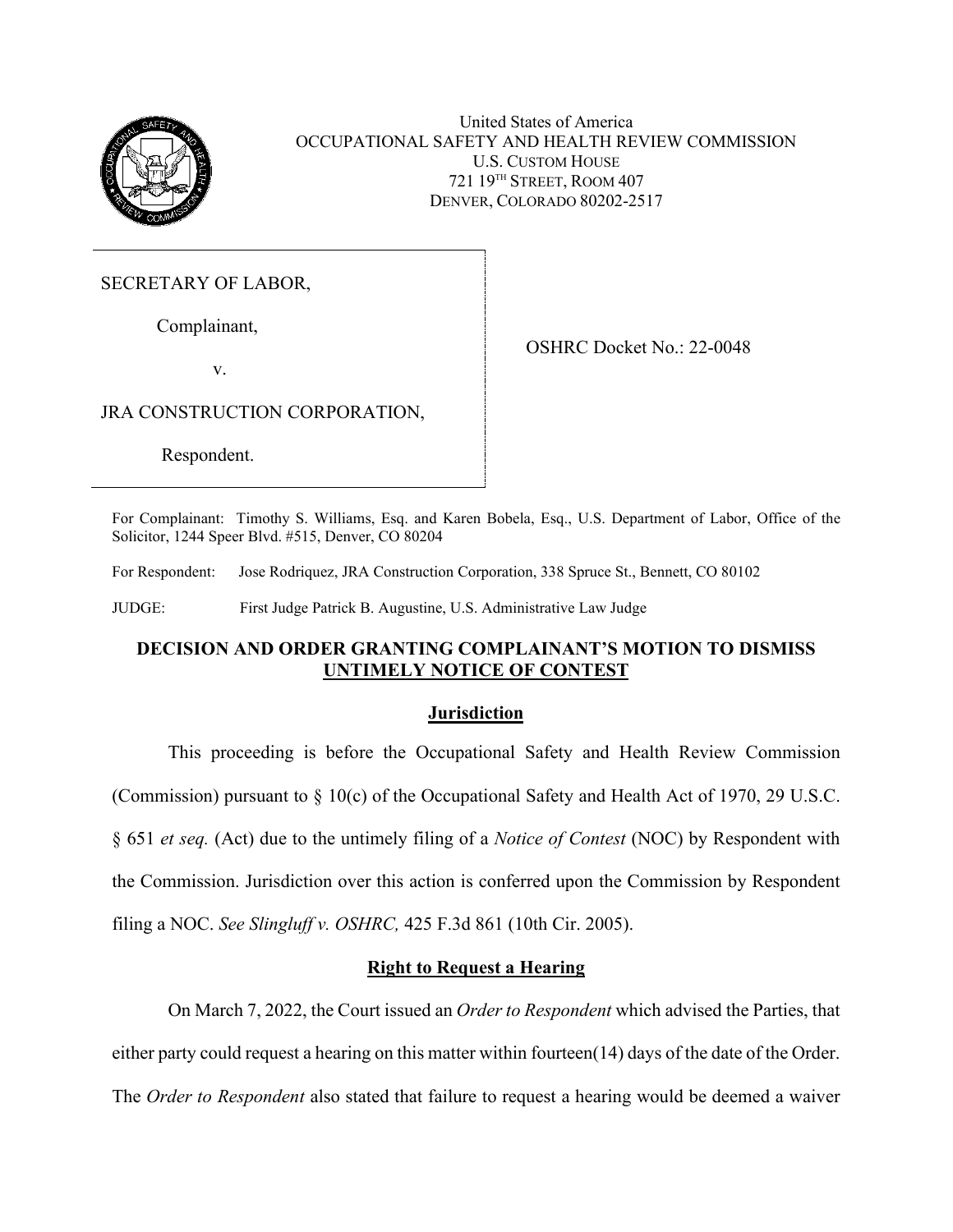of a hearing and the Court would proceed to issue its Findings of Fact and Conclusions of Law (Decision and Order) based on the filings contained in the record. Neither party requested a hearing on the late NOC issue.

### **Procedural Background**

The Occupational Safety and Health Administration (OSHA) conducted an inspection of Respondent's worksite located at 22721 Narrowleaf, Aurora, CO on May 8, 2021. As a result of the inspection, OSHA issued one "Repeat-Serious" citation to Respondent (Citation.) The Citation proposed Respondent pay a penalty in the amount of \$22,527.00 for the Repeat-Serious citation (Citation 1, Item 1).

OSHA mailed the Citation to Respondent via United States Postal Service (USPS), certified mail, to Respondent's office at 338 Spruce, Bennett, CO 80102. Based on the certified mail return receipt provided by USPS, the Citation was received by and signed for by Respondent at 11:19 am on June 19, 2021 by Maria Velasquez.<sup>1</sup>

The Citation informed Respondent of its right to contest the citation<sup>2</sup> and stated, in part:

## **Right to Contest: …**

Unless you inform the area director in writing that you intend to contest the citation(s) and/or proposed penalty(ies) within 15 working days after receipt, the citation(s) and the proposed penalty(ies) will become a final order of the Occupational Safety and Health Review Commission and may not be reviewed by any court or agency.

*See* Citation and Notification of Penalty, p. 2.

<sup>&</sup>lt;sup>1</sup> See Exhibit A attached to Complainant's Opposition to Relief Under Federal Rule of Civil Procedure Rule 60(b).

<sup>&</sup>lt;sup>2</sup> The Secretary of Labor has prescribed requirements for an employer to timely make a notice of contest. The employer contest must be made in writing. 29 C.F.R. § 1903.17(a). *See Sec'y of Labor v. Barretto Granite Corp*., 830 F.2d 396, 398 (1st Cir. 1987) (per curiam).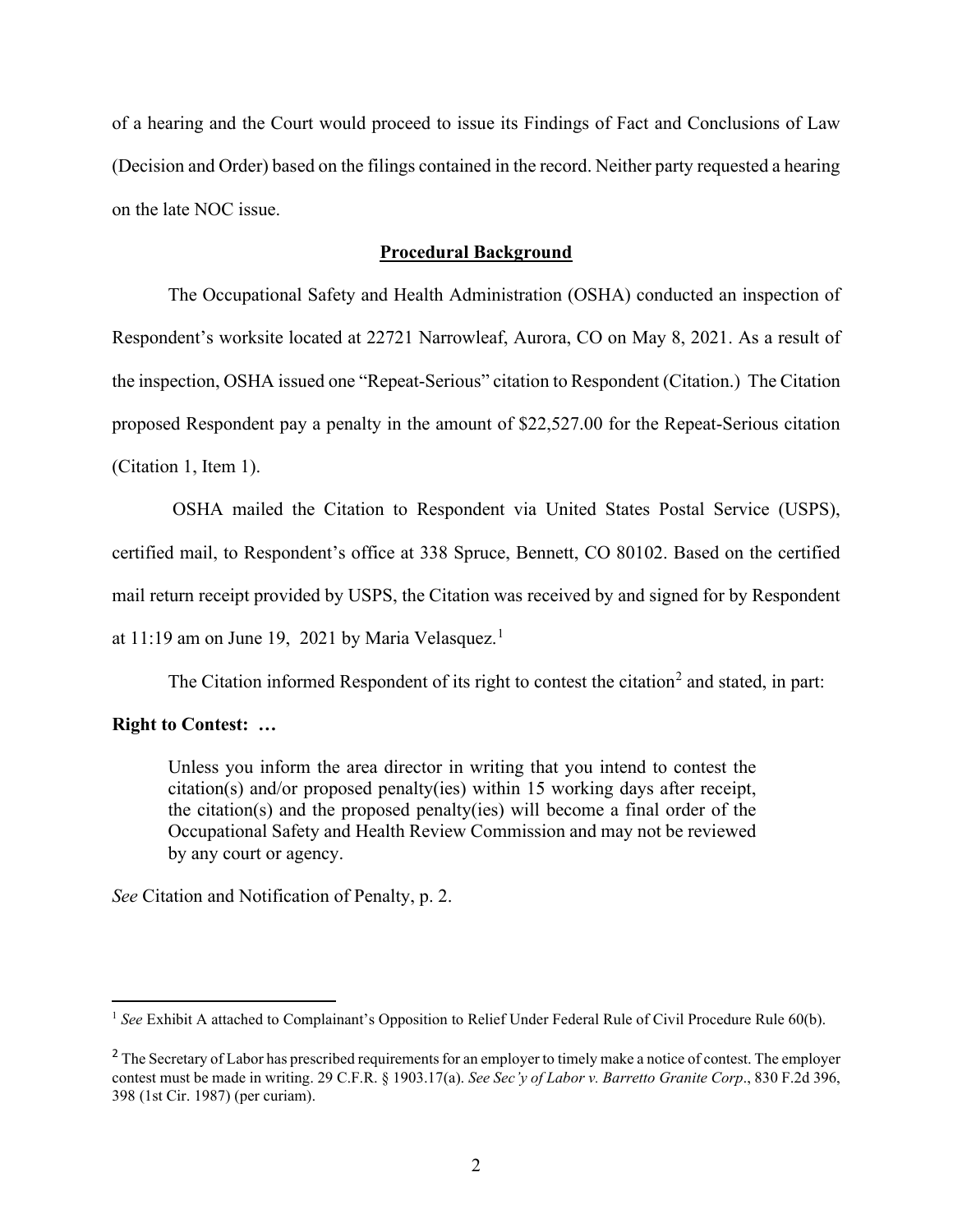Respondent was entitled to fifteen (15) working days to contest the Citation. Respondent's NOC was due by July 9, 2021. Respondent failed to file its NOC by that date. Respondent filed its NOC contesting the Citations and associated penalties on December 12, 2021, by sending a written NOC, certified United States Mail, to the Commission<sup>3</sup>. Thus, using December 12, 2021, as the operating date on which the timeframe runs, the NOC was over five months late. The late NOC filed with the Commission provided no reason for its delay. It also appears to acknowledge its responsibility for the Citation. Respondent takes issue only with the issue the Citation was issued as Repeat citation. The record indicates no informal conference was held due to the NOC being untimely filed.

By operation of law, the Citation has become a final order of the Commission. By filing a late NOC Respondent has, in effect, requested relief from the operation of § 10(c) of the Act. Rule 60(b) states that "[o]n motion and just terms, the court may relieve a party or its legal representative from a final judgment, order, or proceeding . . . ." Fed. R. Civ. P. 60(b)(Rule 60(b)). Rule 60(b) lists the reasons that would provide a sufficient basis for granting the relief requested. *Id*.

On February 23, 2022, Complainant filed his *Opposition to Relief Under Federal Rule of Civil Procedure Rule 60(b)* (Motion). Complainant seeks affirmance of the Citation and the proposed penalties because Respondent failed: (i) to file a timely NOC; (ii) to demonstrate "excusable neglect" pursuant to Rule 60(b)(1); and (iii) Respondent received actual notice of the Citation and failed to comply with the instructions—typed in bold-face and underlined print indicating the deadline for filing a NOC.

<sup>&</sup>lt;sup>3</sup> The late NOC sent to the Commission came from the same address to which the Citation was sent by OSHA and to which all Orders and Notices of the Court were sent.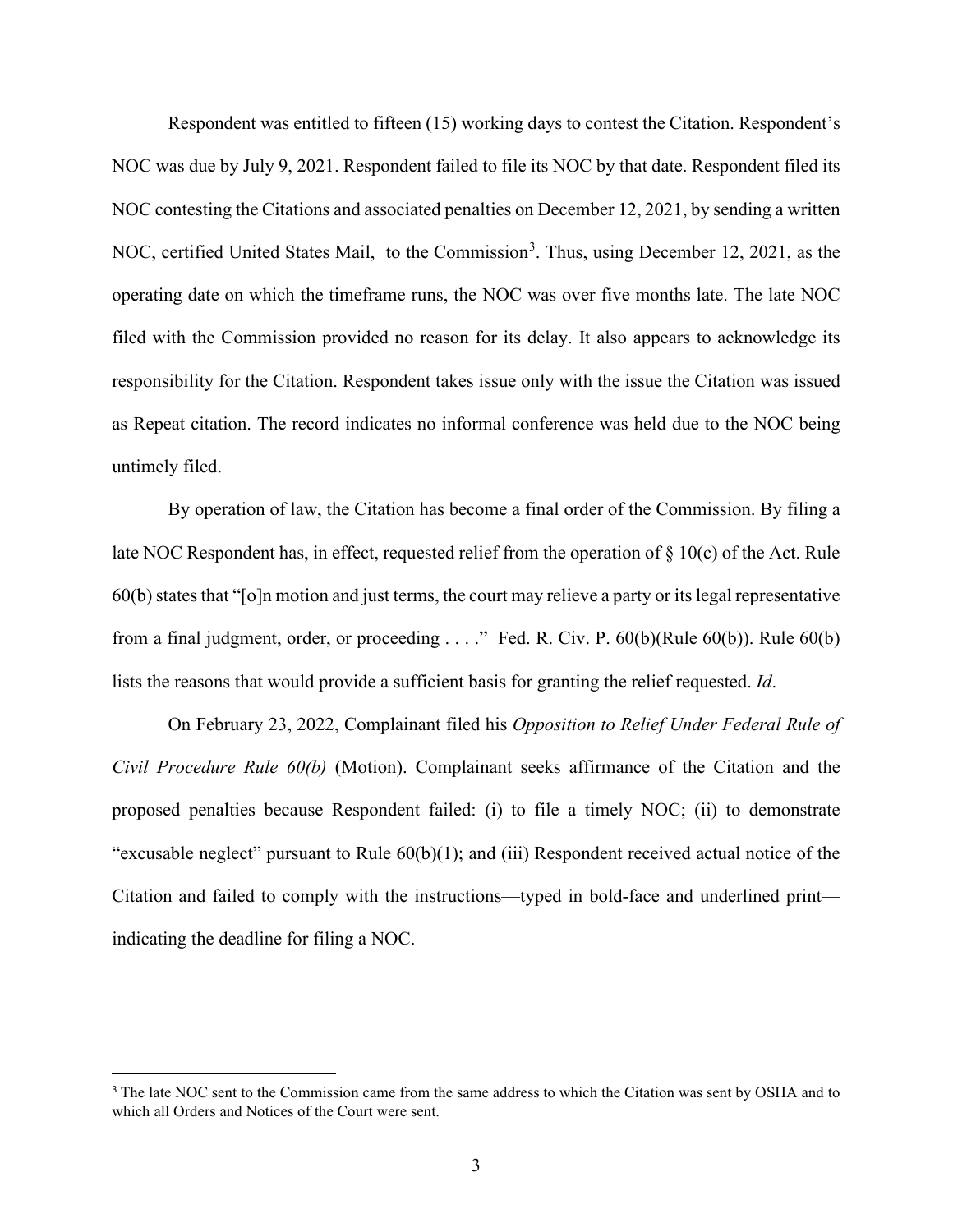#### **Controlling Case Law**

Upon receiving a Citation, an employer has fifteen (15) working days within which it must file a NOC. *See §* 10(a) of the Act, 29 U.S.C. § 659(a). If the employer does not file a NOC within the specified time period, "the citation and the assessment, as proposed, shall be deemed a final order of the Commission and not subject to review by any court or agency." *Id*. An uncontested citation is generally unreviewable. *See Culver v. U.S. Dept. of Labor Occupational Safety & Health Administration*, 248 Fed. Appx. 403 (3rd Cir. 2007).

The Commission has recognized two situations where the finality of  $\S$  10(a) of the Act, 29 U.S.C. § 659(a), does not preclude the Commission from hearing an employer's challenge to citations even when a timely notice of contest has not been filed. The first is where the Secretary has employed deceptive practices or fails to comply with required procedures. *See Secretary of Labor v. Louisiana-Pacific Corp.,* 13 BNA OSHC 2020 (No. 86-1266, 1989). There is nothing in the administrative record to suggest this situation is present in this case.

The second situation is where the employer requests relief under Rule 60(b). The Commission has held an employer may move under Rule 60(b) for permission to file a late NOC. *Branciforte Builders*, 9 BNA OSHC 2113 (No. 80-1920, 1981). The burden is on the employer to show sufficient basis for relief under the rule. *Id*. *See also Craig Mech. Inc.,* 16 BNA OSHC 1763, 1764 (No. 92-0372s, 1994)(Respondent bears burden to establish basis for relief, *aff'd per curiam* 553 F.3d 633 (5th Cir. 1995)(unpublished).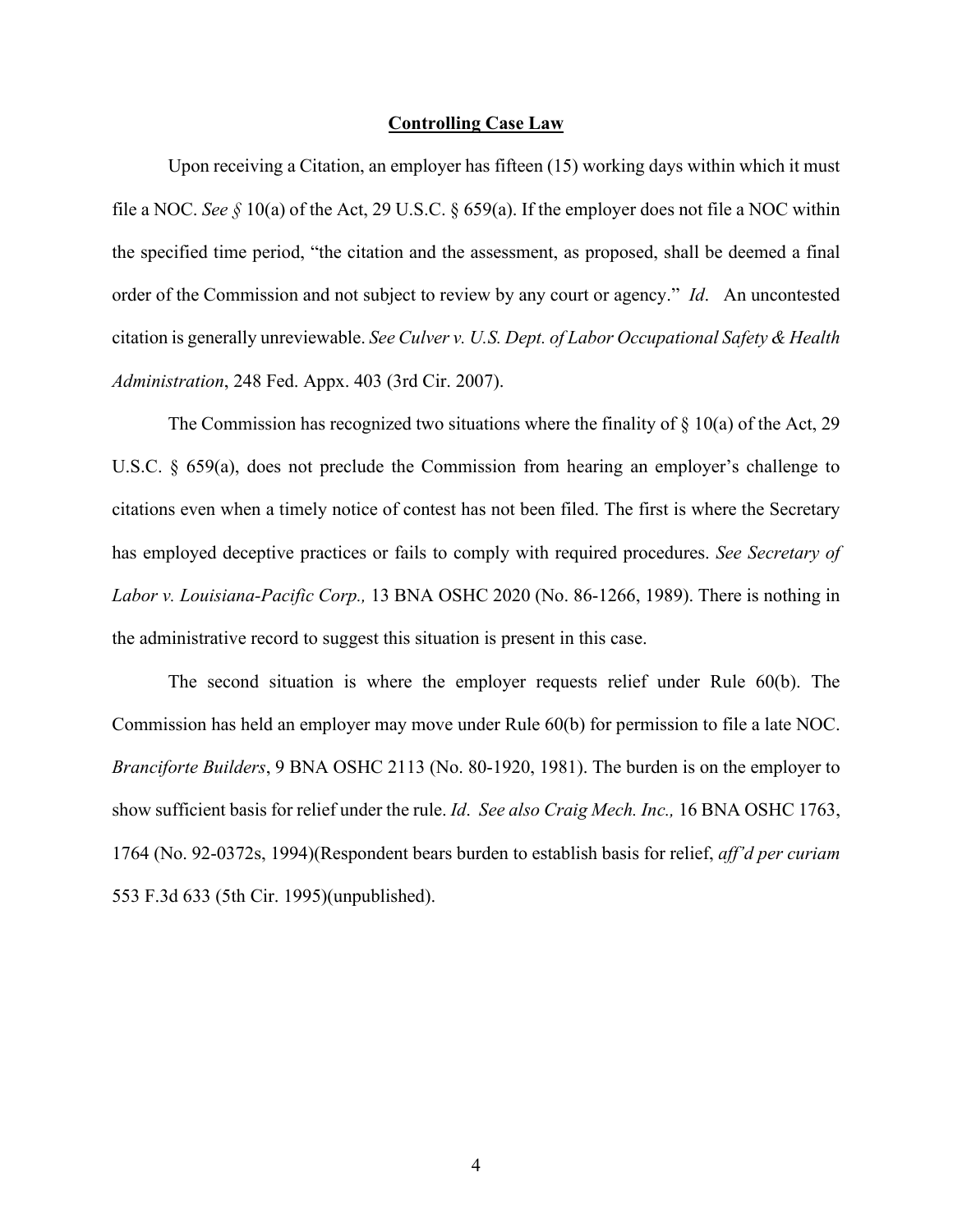A late filing may be excused under Rule 60(b)(1) if the final order was entered because of "mistake, inadvertence, surprise or excusable neglect." *See George Harms Constr. Co., Inc. v. Chao,* 371 F.3d 156, 163 (3rd Cir. 2004) (Commission "has jurisdiction to entertain a late notice of contest under" the excusable neglect standard of Rule 60(b)(1));<sup>4</sup> *Branciforte Builders, Inc.*, 9 BNA OSHC 2113, 2117 (No. 80-1920, 1981).

A late filing also may be excused under Rule  $60(b)(3)^5$  if the late filing was caused by the Secretary's "fraud (whether previously called intrinsic or extrinsic), misrepresentation, or misconduct by an opposing party." *See Branciforte Builders, Inc.*, 9 BNA OSHC 2113, 2117 (No. 80-1920, 1981); *B.J. Hughes, Inc*., 7 BNA OSHC 1471, 1476-77 (No. 76-2165, 1979). *See also Atlantic Marine, Inc. v. OSHRC*, 524 F.2d 476, 478 (5th Cir. 1975) (per curiam). Respondent offers no argument Complainant engaged in fraud or misrepresentation. Respondent does argue that for four months it waited for OSHA to get back to it because of a question as to the corporate entity status of Respondent. Therefore, it alleges misconduct by Complainant. However, Respondent does not offer a reason it did not file a timely NOC while it was waiting for OSHA to get back to it. Respondent is not relieved from filing a timely NOC because it had questions as to the Citation it wanted answered from OSHA. To protect its rights it should have filed a timely NOC and then pursued its request for clarification from OSHA before the Court.

<sup>4</sup> *But see Chao v. Russell P. Le Frois Builder Inc.,*291 F.3d 219 (2d Cir. 2002) (concluding Commission may not exercise jurisdiction based on Rule 60(b)(1)).

 $5$  Rule 60(b)(3) provides that relief from a final order may be granted where there is fraud, misrepresentation, or misconduct by an opposing party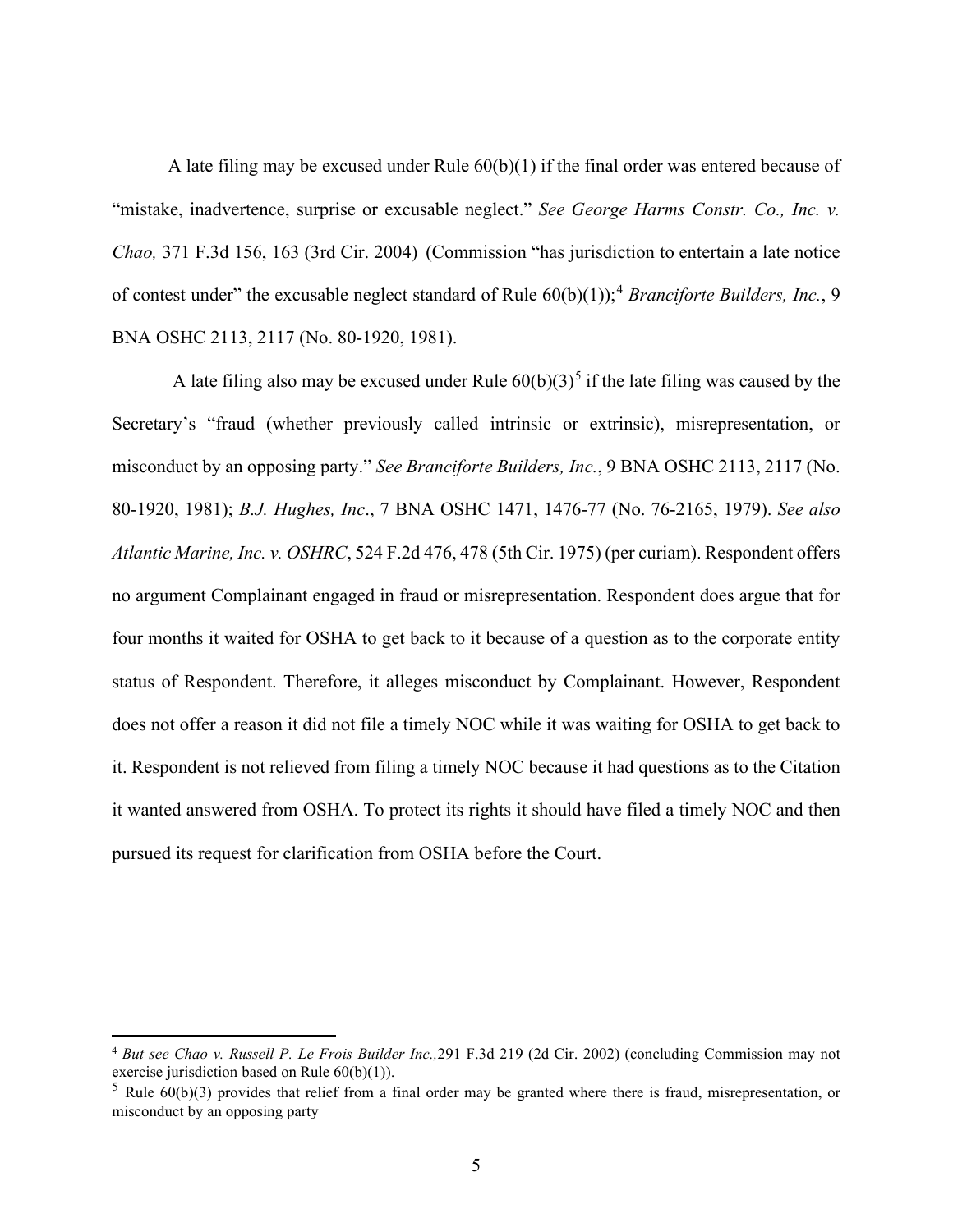Further, a late filing may be excused under Rule  $60(b)(6)^6$ , for any other reason that justifies relief, such as when "absence, illness, or a similar disability prevent[s] a party from acting to protect its interests." *Branciforte Builders*, 9 BNA OSHC at 2116-17. A party seeking relief under Rule 60(b)(6) "must show 'extraordinary circumstances' suggesting that the party is faultless in the delay." Where a party is partly to blame for the delayed filing, relief from the final order must be sought under Rule 60(b)(1) and the party's neglect must be excusable. *See Pioneer Invest. Servs. Co. v. Brunswick Assocs. Ltd. P'ship*, 507 U.S. 380, 393 (1993) (*Pioneer*). In this case, Respondent did not contend or present any evidence in its NOC which would justify relief under Rule 60(b)(6).

In determining whether Respondent's late filed NOC was due to "excusable neglect," the Commission follows the Supreme Court's test in *Pioneer Inv. Serv. Co. v. Brunswick Assoc. Ltd. Partnership*, 507 U.S. 380, 381 (1993). Under *Pioneer*, the Court must consider "the danger of prejudice to the [opposing party], the length of the delay and its potential impact on judicial proceedings, the reason for the delay, including whether it was within the reasonable control of the movant, and whether the movant acted in good faith." *Pioneer*, 507 U.S. at 395. *See Evergreen Envtl Serv*, 26 BNA OSHC 1982, 1984 (No. 16-1295, 2017). In *Pioneer*, "excusable neglect" is defined as an equitable determination of all relevant circumstances surrounding the party's omission, and the prejudice these circumstances presented to the opposing party.<sup>7</sup>

 $6$  Rule 60 also has provisions for relief under Rule  $60(b)(2)$  which allows for relief when newly discovered evidence that, with reasonable diligence, could not have been discovered in time to move for a new trial under Rule 59(b). Rule 60(b)(4) also provides relief when a judgment is void. Finally, Rule 60(b)(5) also provides relief when the judgment has been satisfied, released, or discharged. Nothing in the factual record of the case indicates any of these provisions are implicated since a trial has not been held to invoke the "newly discovered" provisions. Likewise, there is nothing to indicate the judgment is void. Finally, Respondent's late NOC clearly states the judgment has not been satisfied, released, or discharged.

<sup>7</sup> This definition has been applied to other federal procedural rules, including proceedings by the Commission. *See NW Conduit Corp.*, 18 BNA OSHC at 1950.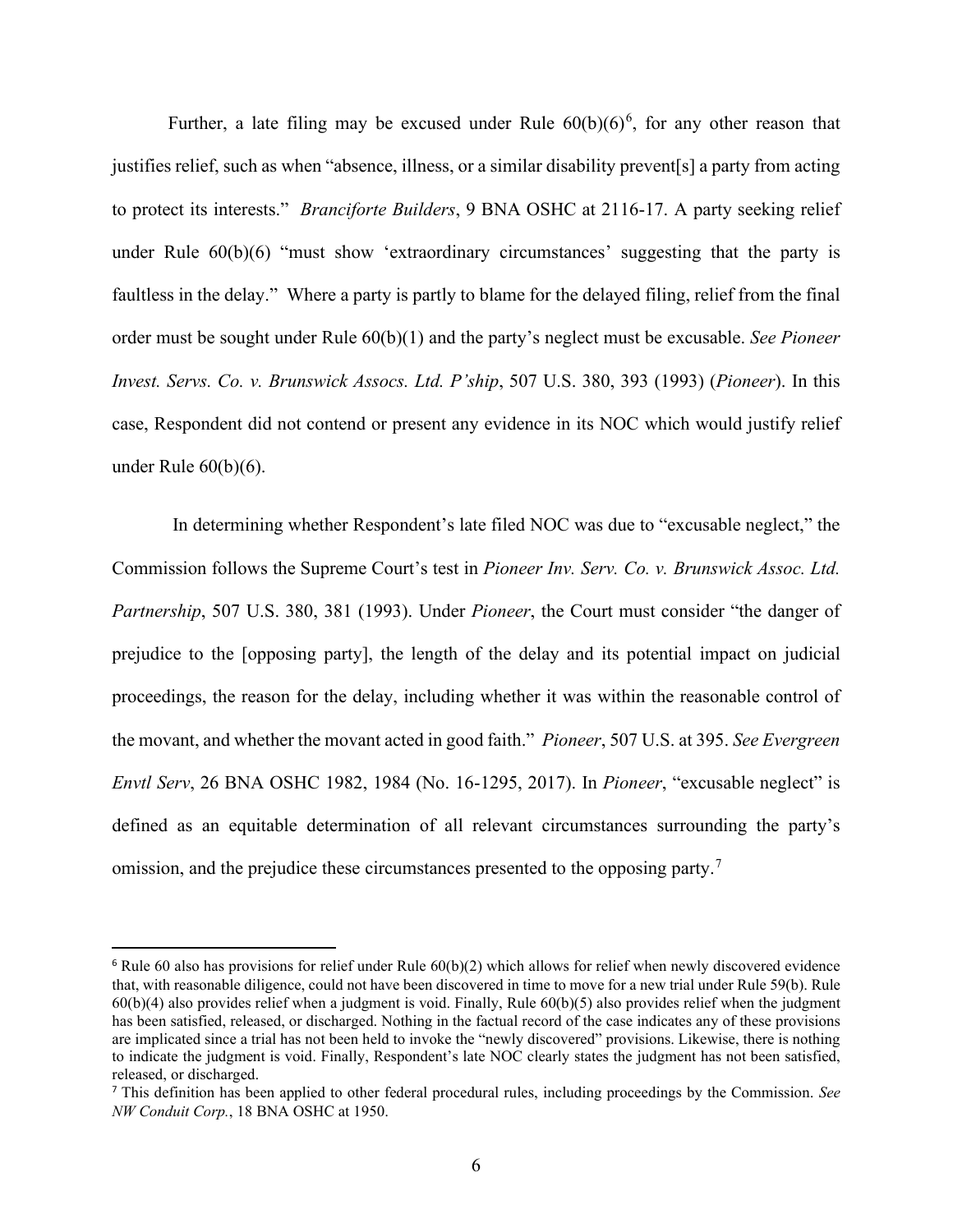The Supreme Court stated that "inadvertence, ignorance of the rules, or mistakes construing the rules do not usually constitute 'excusable' neglect." Pioneer, 507 U.S. at 392.<sup>8</sup> The Court found "excusable neglect" to be, in part, an "elastic concept" not restricted to "omissions caused by circumstances beyond the control of the movant." *Id.* Regarding relief sought pursuant to Rule 60(b)(1), the Court stated that "'excusable neglect' is understood to encompass situations in which the failure to comply with a filing deadline is attributable to negligence." *Id.* at 394

In *NW Conduit,* the Commission quoted *Pioneer*, noting that the "reason for the delay, including whether it was within the reasonable control of the movant," is a "key factor" and, in appropriate circumstances, the dispositive factor. *NW Conduit Corp.*, 18 BNA OSHC at 1950. *See also A.W. Ross, Inc.*, 19 BNA OSHC 1147, 1148 (No. 9-0945, 2000); *CalHar Constr., Inc.*, 18 BNA OSHC 2151, 2153 (No. 98-0367, 2000); *NYNEX*, 18 OSHC 1944, 1947 (No. 95-1671, 1999) (finding because employer failed to present evidence on the reason for delay, it did not establish excusable neglect). *See also Hospital Del Maestro v. NLRB,* 263 F.3d 173, 174-75 (1st Cir. 2001) ("excuse given for the late filing must have the greatest import").

Therefore, long-settled Commission precedent<sup>9</sup> focuses on the third factor in the *Pioneer* equitable analysis. *CalHar Constr., Inc.,* 18 BNA OSHC 2151, 2153-54 (No. 98-0367, 2000). In appropriate circumstances, the Commission finds this to be the dispositive factor. Commission decisions state that "[e]mployers must maintain orderly procedures for handling important

<sup>8</sup> Commission precedent states that ignorance of procedural rules does not constitute "excusable neglect" and that mere carelessness or negligence, even by a lay person, in failing to timely file a notice of contest does not justify relief under Rule 60(b)(6). *Acrom Constr. Serv. Inc.*, 15 BNA OSHC 1123, 1126 (No. 88-2291, 1991); *Keefe Earth Boring Co*., 14 BNA OSHC 2187, 2192 (No. 88-2521, 1991).

<sup>9</sup> The Tenth Circuit, which is where this case arose, has not decided a contrary application of *Pioneer* and how the Commission has applied it. Thus, the Court will follow Commission case law on the issue presented. *See Kerns Bros. Tree Serv.*, 18 BNA OSHC 2064, 2067 (No. 96- 1719, 2000) ("Where it is highly probable that a case will be appealed to a particular circuit, the Commission generally has applied the precedent of that circuit in deciding the case— even though it may differ from the Commission's precedent.").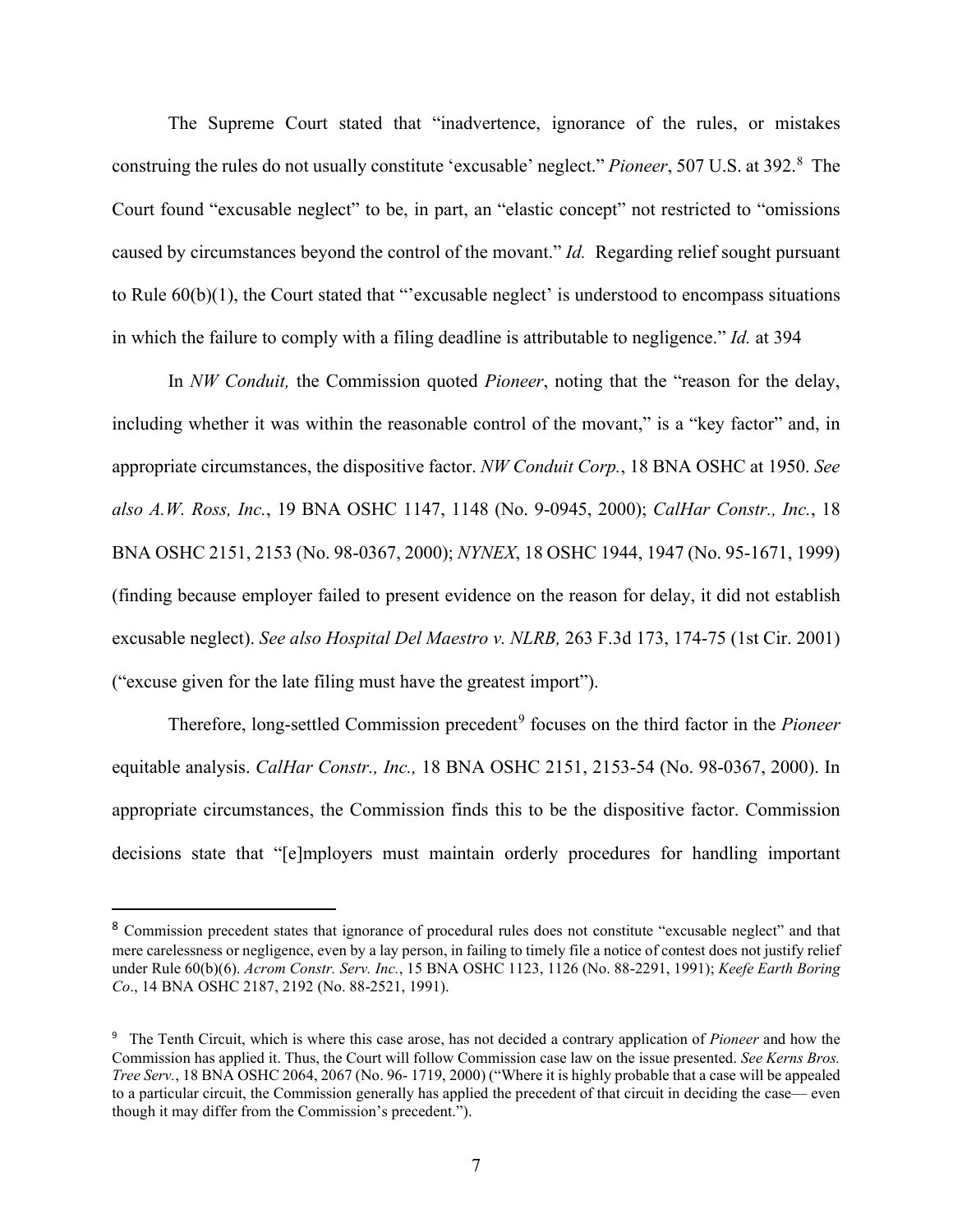documents," and when the lack of such procedures results in the untimely filing of a notice of contest, Rule 60(b)(6) relief is not warranted. *A.W. Ross, Inc.*, 19 BNA OSHC 1147, 1148-49 (No. 99-0945, 2000) (relief under Rule 60(b)(6) denied where the employer's president failed to carefully read and act upon information contained in the citation); *CalHar Constr.,*18 BNA OSHC at 2153-54 (relief denied where administrative employees assigned to process the citation did not exercise diligence in timely filing a written contest).

It well settled the Commission requires an employer to exercise due diligence before it will find excusable neglect. *Keefe Earth Boring Company, Inc*., 14 BNA OSHC 2187, 2192 (No. 88- 2521, 1991); *Craig Mechanical*, 16 BNA OSHC at 1763. The Commission has consistently held "[e]mployers must maintain orderly procedures for handling important documents," and that when the lack of such procedures results in the untimely filing of a notice of contest, relief under Rule 60(b)(6) is not warranted. *Villa Marina Yacht Harbor, Inc.*, 19 BNS OSHC 2185, 2187 (No. 01- 0830, 2003) (company messenger mishandled mail); *A.W. Ross, Inc*., 19 BNA OSHC 1147, 1149 (No. 99-0945, 2000) (employer's president failed to carefully read and act upon information contained in citation); *Montgomery Security Doors & Ornamental Iron, Inc.,* 18 BNA OSHC 2145, 2148 (No. 97-1906, 2000) (record showed a breakdown of business procedures such that relief was not warranted even assuming employee sabotage); *Louisiana-Pacific Corp*., 13 BNA OSHC 2020, 2021 (No. 86-1266, 1989) (notice of contest was overlooked due to personnel change in operations manager position).

#### **Analysis**

Respondent seeks relief from the operation of  $\S$  10(a) of the Act, which states:

If, within fifteen working days from the receipt of the notice issued by the Secretary the employer fails to notify the Secretary that he intends to contest the citation or proposed assessment of penalty . . . the citation and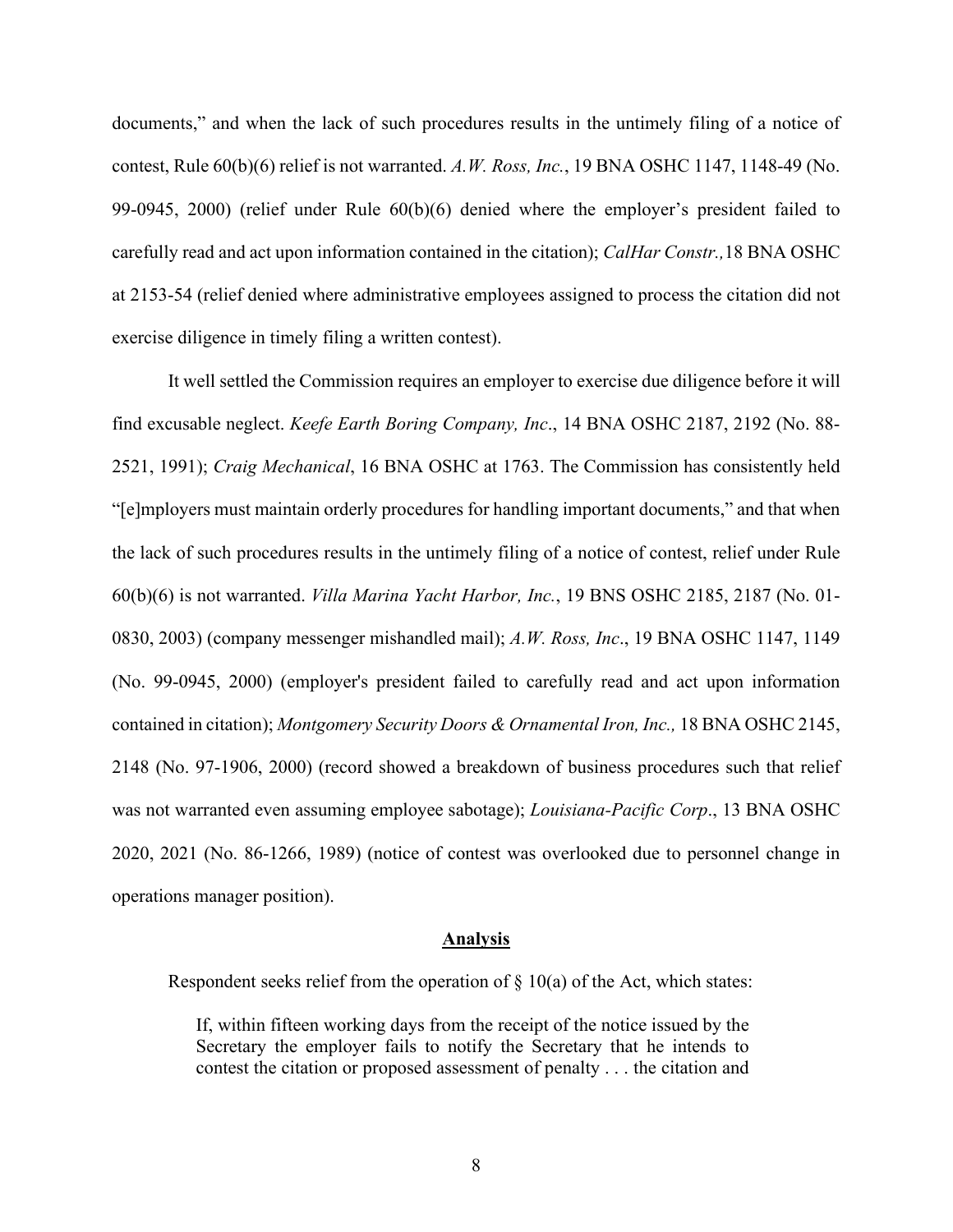the assessment, as proposed, shall be deemed a final order of the Commission and not subject to review by any court or agency.

29 U.S.C. § 659(a).

While there is no evidence Respondent's late contest filing was prejudicial to the Secretary or negatively impacted the Commission proceedings, the reason for the delayed filing was within Respondent's reasonable control. *See CalHar Constr.,*18 BNA OSHC at 2153 n.5. Respondent's delay in filing the notice of contest was a result of Respondent's lack of diligence in failing to carefully read and act upon the information contained in the citation regarding filing a timely contest. This factor is dispositive. There is no justification for granting Rule 60(b) relief under any subsection.

Because the Respondent failed to respond to the Motion, and in the hope Respondent would provide additional information as to the reasons why its NOC was late and provide information of its business process it had in place to process incoming mail, the Court issued on July 30, 2021, an *Order to Respondent*, directing Respondent to show cause within fourteen (14) days, why the Court should not issue judgment against Respondent, affirming the proposed violations in this case for: (1) failure to timely file a *Notice of Contest* pursuant to Commission Rule 33(b), 29 C.F.R. § 2200.33(b); and (2) for failure to respond to Complainant's Motion. To-date, Respondent has failed to file a response to the Court's *Order to Respondent*. In addition, the *Order to Respondent* has not been returned to the Court by the U. S. Postal Service as undeliverable. The *Order to Respondent* was sent to the address provided Respondent in its late NOC and also emailed to Respondent at the email provided in the late NOC. Under Commission Rule 6, it is Respondent's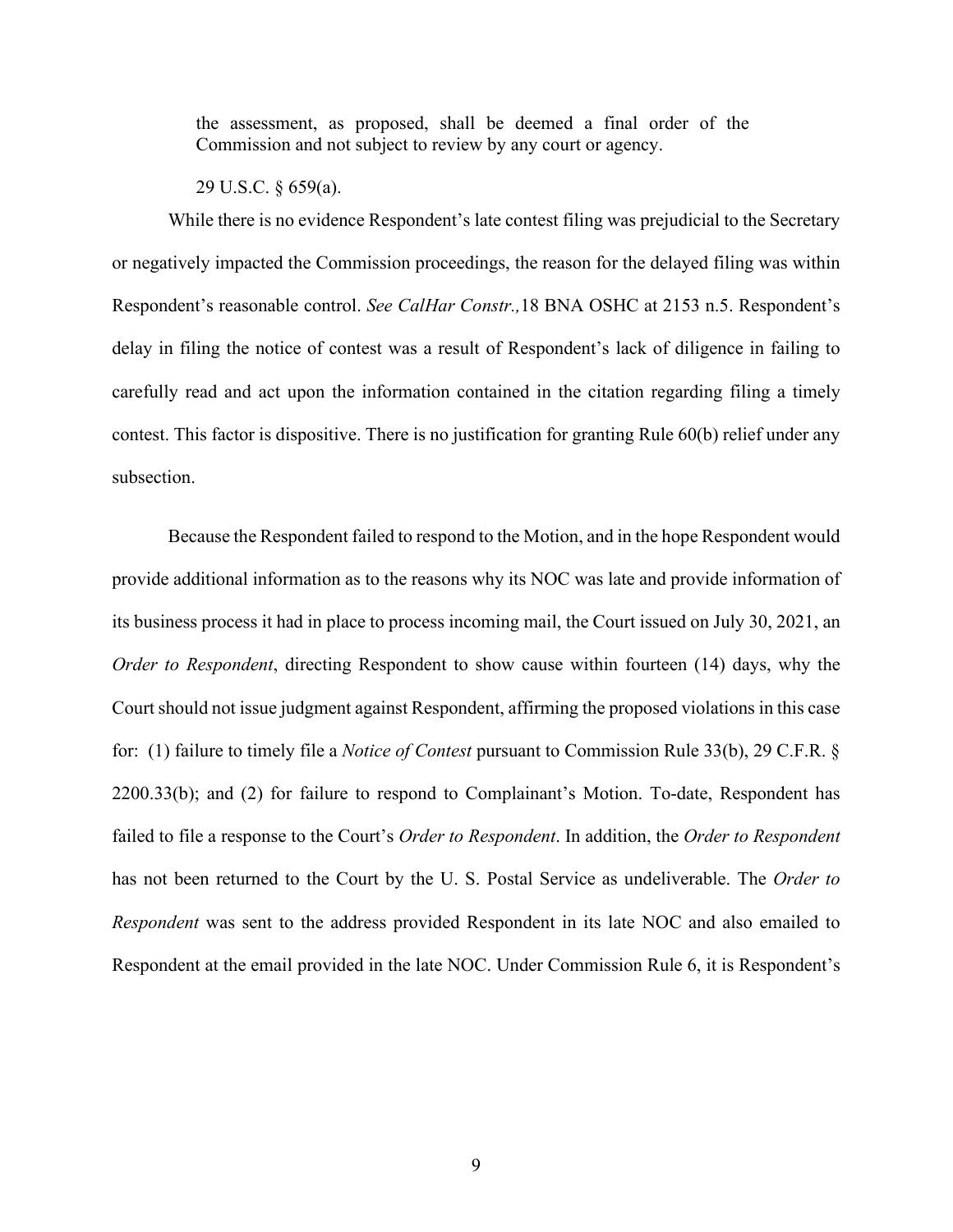duty to advise the Court of any change of address. *See 29 C.F.R*.§ 2200.6.<sup>10</sup> Respondent has not filed a change of address with the Court.

Respondent was provided an opportunity to provide the Court needed information by responding to the *Order to Respondent*. Respondent failed to take advantage of this opportunity to provide the Court with any information which could assist the Court in determining whether Respondent's late NOC could be accepted under Rule 60(b)(1).

 The Court finds OSHA, as well as this Court, have conveyed due notice to Respondent of its procedural rights and provided ample warning that its failure to comply with Court orders may result in the dismissal of its NOC. Respondent has failed to take advantage of the opportunity to advise the Court that it has not abandoned its case before the Commission. Every indication before the Court is that Respondent has walked away from its contest. Under these circumstances, the Court sees no worthwhile purpose in allowing this case to proceed by finding a basis for relief for its late NOC under any provision of Rule 60(b). There is no basis to believe Respondent will fulfill its pre-trial obligations or actually appear at the trial should the Court find Respondent is entitled to relief under Rule 60(b). *11 See Twin Pines Constr. Inc./Teles Constr.*, 24 BNA OSHC 1500, 1504 (No. 12-1328, 2012) (No worthwhile purpose in proceeding to a hearing where a party has abandoned the case). The Court finds that Respondent relinquished its case with the intent to abandon. 1 C.J.S. Abandonment § 13 (2013).

<sup>&</sup>lt;sup>10</sup> Rule 6 of the Commission's Rules of Procedure, 29 C.F.R. § 2200.6, provides that:

Record Address: Every pleading or document filed by any party or intervenor shall contain the name, current address, and telephone number of his representative or, if he has no representative, his own name, current address, and telephone number. Any change in such information shall be communicated promptly in writing to the Judge, or the Executive Secretary if no Judge has been assigned, and to all other parties and intervenors. *A party or intervenor who fails to furnish such information shall be deemed to have waived his right to notice and service under these rules.*

<sup>29</sup> C.F.R. § 2200.6 (emphasis added).